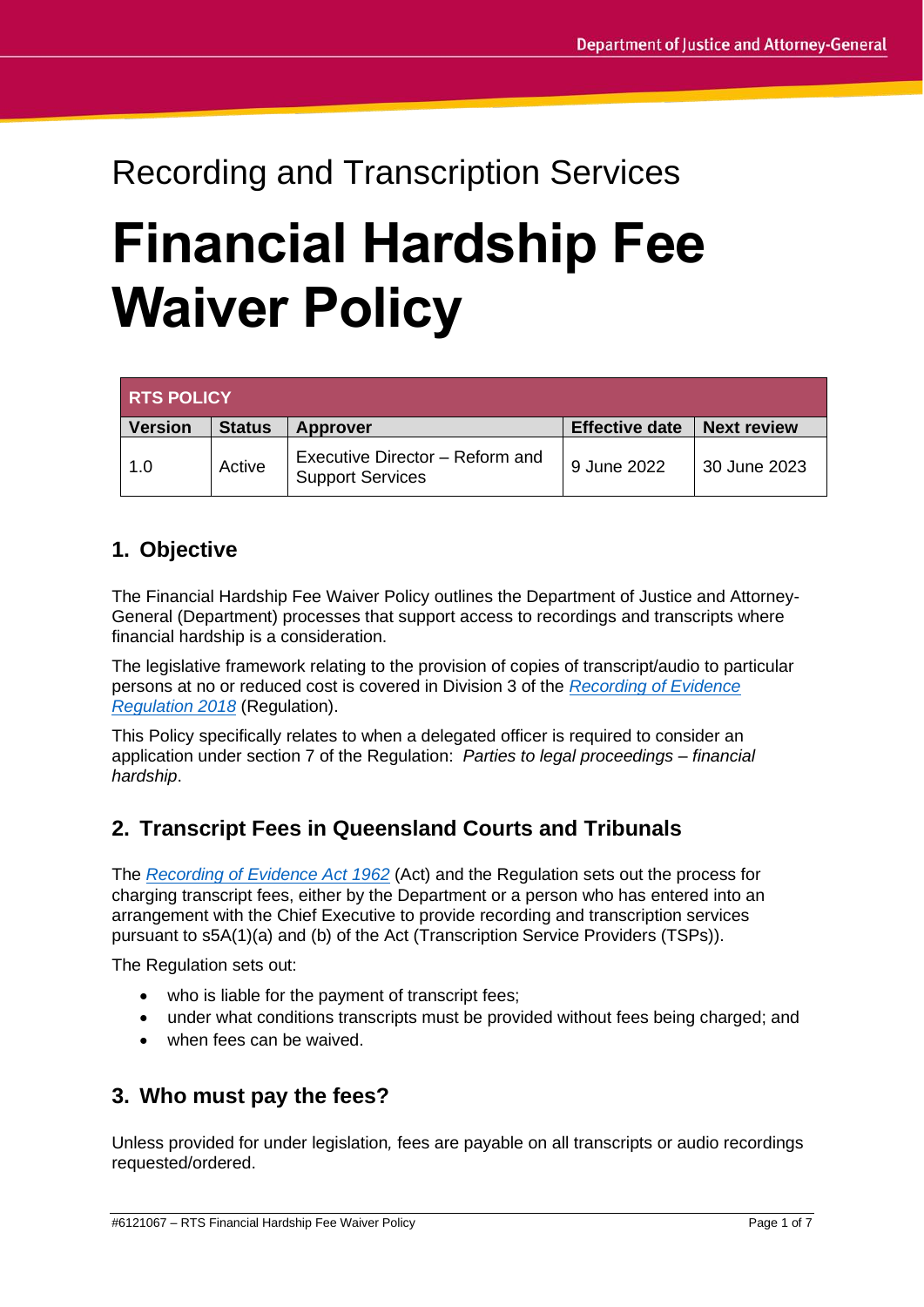## **4. When are fees due?**

Fees are payable prior to receipt of the requested transcript/audio recording unless other arrangements have been agreed between the requestor and the Department or TSP.

## **5. Principles**

- The presumption is that all fees should be paid, although some fees may be waived, either partially or fully if the chief executive or their delegate reasonably believes there is a ground of financial hardship.
- The obligation to pay transcript fees is based on the principle that a user of a court or a court service should contribute to the cost of that service.
- A Financial Hardship Fee Waiver application (Application) is limited to proceedings where an audio recording or transcript exists prior to the application being made.
- Applications can be submitted by parties to a matter only. A party may be an individual or an entity such as a non-profit organisation, non-government organisation, business or corporation. A party includes a legal representative for a party.
- An applicant's grounds for financial hardship are determined on the applicant's ability to pay the relevant fee at the time of submitting the application.
- Each application is assessed on its merit without consideration of any previous applications made by an applicant.
- When assessing an application, the delegated officer should:
	- o Identify client needs, and respond professionally
	- o Treat all clients with courtesy and respect
	- o Be open in their decision making, and provide reasons for their decisions
	- o Maintain the integrity of the court process at all times
	- o Act within their delegated authority
- All applications are to be assessed and a determination communicated to the applicant within three business days of receipt of necessary information by the Department.
- Successful applications are serviced on a default 10-day turnaround. Where a shorter turnaround is requested, applicants must provide detailed reasons (including upcoming Court dates if applicable) to support their request, which will be assessed by the delegate, with the client and the contracted service provider advised as necessary. The Department is unable to approve a fee waiver on a different turnaround than is requested should the delegate not be satisfied with the reasons provided.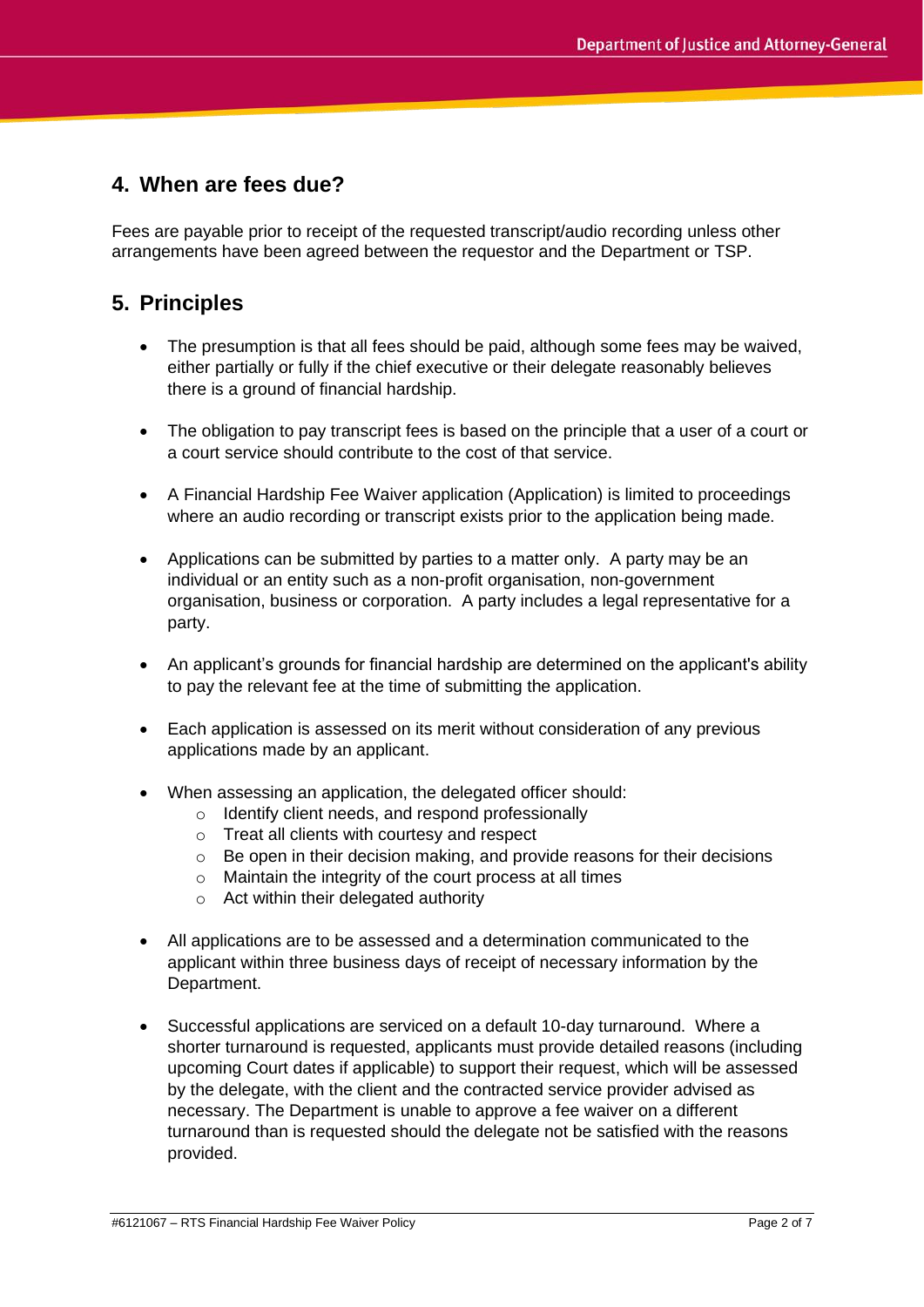• The granting of a Financial Hardship Fee Waiver Application does not authorise the refund of any fees that may have previously been paid by parties for a copy of the transcript or audio.

# **6. Eligibility**

Pursuant to Division 3 of the Regulation, a copy of a transcript or recording can be provided to a party to a legal proceeding at no cost or an amount less than that which would otherwise be payable on the ground of financial hardship of the applicant.

If a party to a proceeding does not have capacity to submit an application, a representative (for example, Guardian or Enduring Legal Power of Attorney) may submit an application of their behalf provided appropriate documentation is supplied with the application confirming the requestor has authority to act on behalf of the applicant. The applicant or their representative must sign the application form.

If the matter is in relation to a Coroners Court proceeding and the applicant is not a party to the proceeding, the applicant must supply evidence of their involvement in the matter and the Department will seek confirmation from the Office of the State Coroner regarding the application.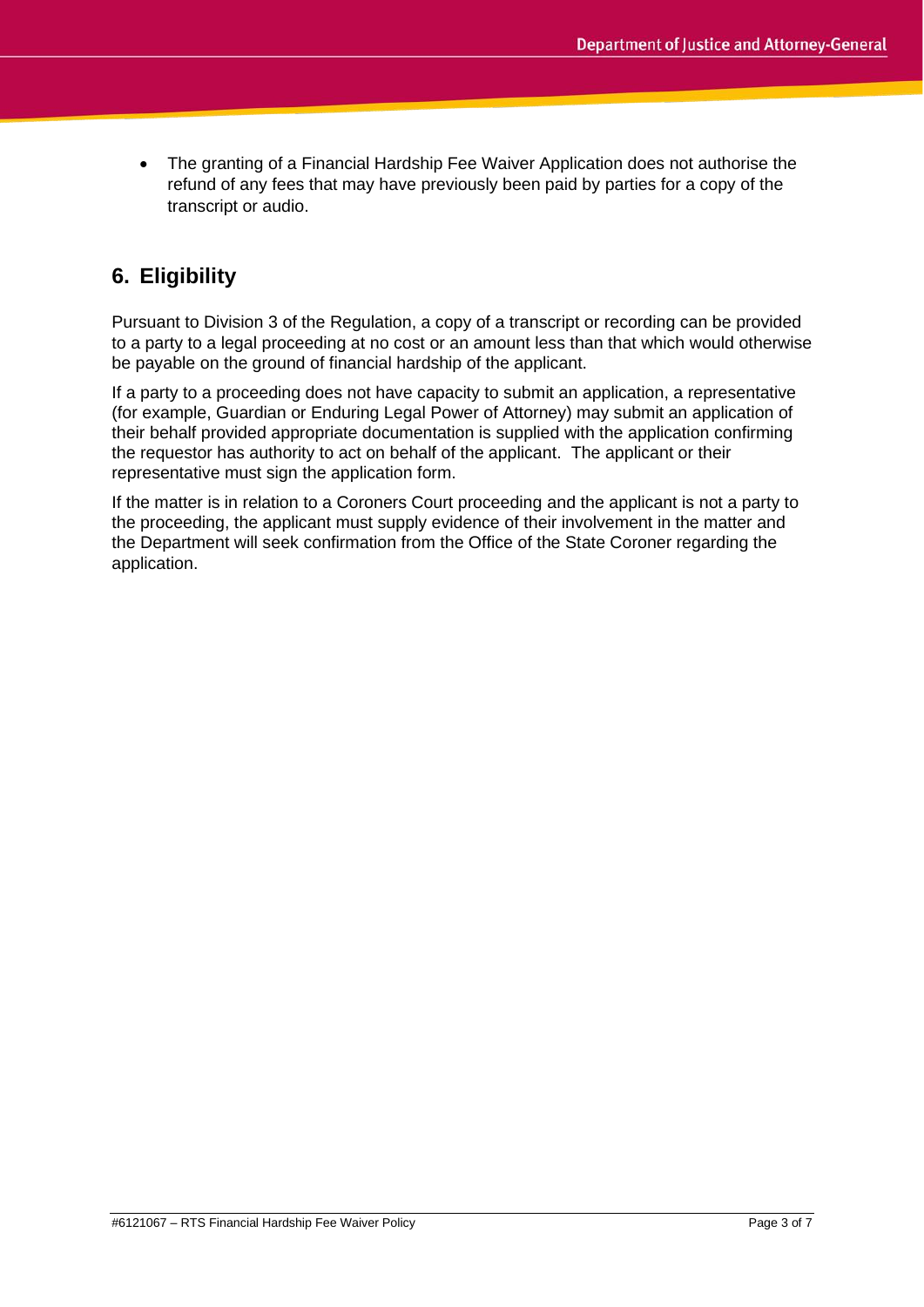## **7. Information required in support of an Application**

Financial Hardship Fee Waiver applications can be submitted via an online *Financial Hardship Fee Waiver Application* form available when placing a transcript or audio request via [https://qtranscripts.justice.qld.gov.au](https://qtranscripts.justice.qld.gov.au/) or using a manual form which can be submitted via email or post.

Incarcerated defendants should complete a hard copy application form available at all Correctional Centres, which can then be mailed to the Department.

7.1 Applicants who meet one or more of the following criteria should complete the relevant sections of the *Financial Hardship Fee Waiver Application* form and attach the documentation which applies to their circumstances:

- *For applicants in receipt of a current Commonwealth Health Care or Pensioner Concession Card (including Service Pension)* a copy of one of the following must be provided:
	- o Commonwealth Healthcare card
	- o Pension card (both sides); or
	- o Services Australia Centrelink income statement; or
	- o Department of Veterans' Affairs service pension card (both sides).
- *For applicants under 18 years of age*, evidence of proof of age must be provided, such as a birth certificate, or a school photo identification card (both sides), or student card (both sides).
- *For applicants who are a protected person under a current domestic violence order*, a copy of the domestic violence order must be provided.
- *For legally assisted applicants in receipt of a grant of legal aid from Legal Aid Queensland or representation by a Community Legal Service due to financial hardship*
	- o LAQ, ATSILS and CLS agencies may submit a letter on behalf of the applicant identifying they have met the organisation's test for financial hardship and the reason the transcript is required.
	- $\circ$  Applicants directly applying must provide a copy of the LAQ, ATSILS or CLS approval letter confirming receipt of legal aid or legal representation on grounds of financial hardship.
- *Currently incarcerated applicants* must provide a copy of Prisoner Identification Card, certified by a Corrective Services Officer.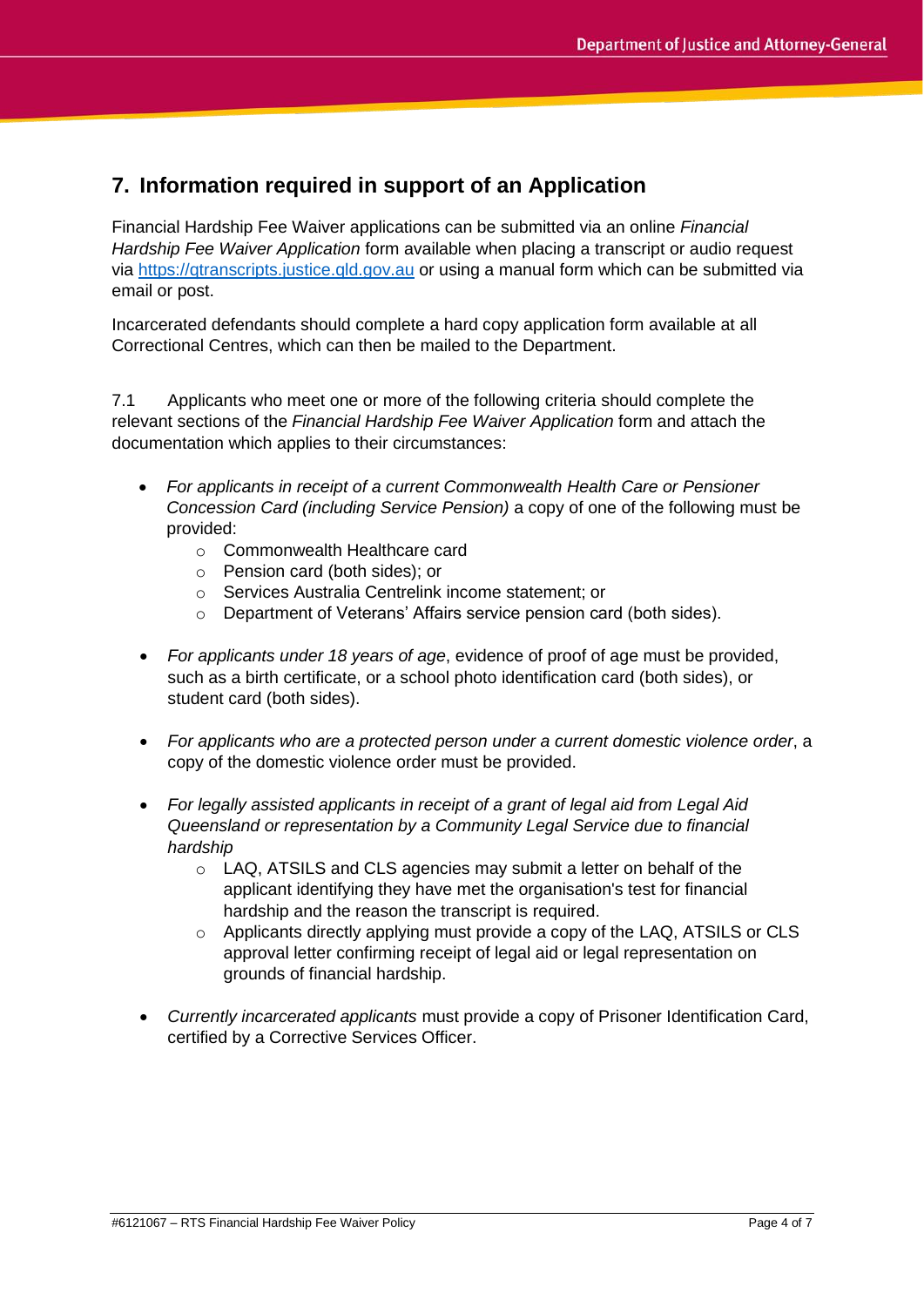- 7.2 For applicants who do not meet the criteria of 7.1 above, the *Financial Hardship Fee Waiver Application* form should be **completed in full**, including financial information current at date of submitting the application including:
	- Total of balances of current bank accounts
	- Identification and value of current financial funds/assets/investments
	- net fortnightly income from all relevant sources, including:
		- salary and wages;
		- investment income such as interest and share dividends;
		- rent from investment properties;
		- payments from trusts;
		- income from an insurance claim such as accident, sickness or disability benefits; and
		- child support and child maintenance payments.
	- fortnightly expenses as listed in the *Financial Expense Details* section of the application form

Documents that can be attached to the application form in support of an application of financial hardship include:

- Copies of bank statements for the (minimum) last three months
- Pay slips, payment summaries and income tax assessment notice
- Any fines/debts etc. payments listed as expenses need to be supported with proof of a payment plan and evidence of regular payments to creditor prior to the debts being considered in financial hardship calculations.
- Any other supporting documentation that may assist with the application.

#### *It is the applicant's responsibility to provide all relevant information regarding their financial circumstances when completing the Financial Hardship Fee Waiver Application form.*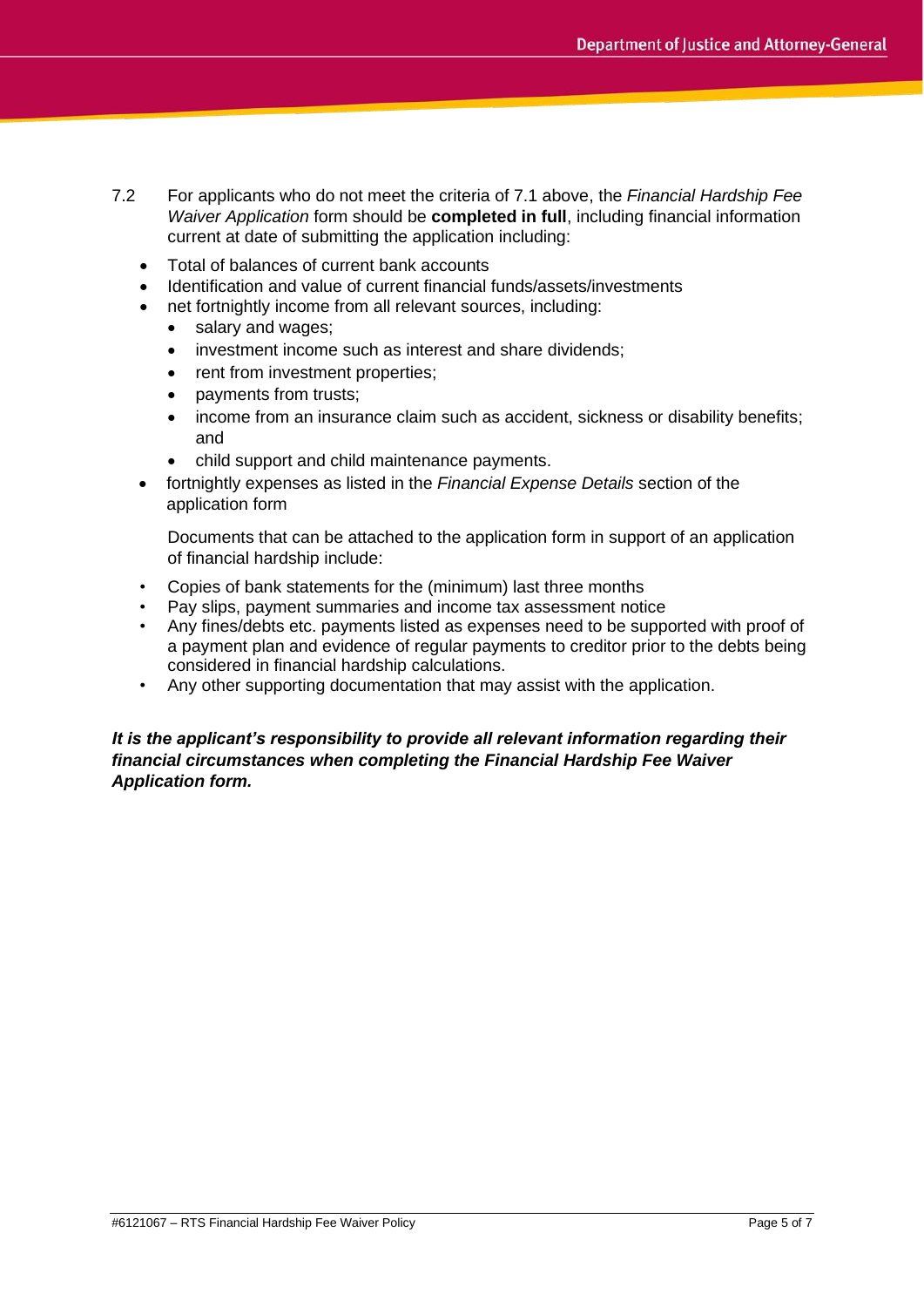## **8. Consideration of an Application**

Applicants who fulfil one of the criteria in 7.1 are considered by the Department to be experiencing financial hardship and applications will be assessed accordingly.

Applications who are required to provide full financial information under 7.2 will be assessed according to the information provided on the application form and within attached supporting documentation. The applicant's financial information will be collated and financial hardship determined via the following equations:

• **Total Assessable Amount** *- Applicant's total financial assets at time of application*

(Income – Expenses) + Net Assets = the **total assessable amount**

(TAA) of funds available to the applicant at time of application

#### • **TAA as a percentage of transcript/audio cost quote**

If quoted transcript/audio cost is equal to or greater than 30% of TAA, the application is **APPROVED** (either as a full or partial waiver of fees depending on the percentage value - see below)

If quoted transcript/audio cost is less than 30% of TAA, the application is **DECLINED**

#### • **Application approved – full or partial fee waiver**

If quoted transcript/audio cost is between **30% but below 70%** of TAA, **50% of cost will be waived**.

If quoted transcript/audio cost is between **70% but below 100%** of TAA, **80% of the cost will be waived**.

If quoted transcript/audio cost is **100% or greater** of TAA, **100% of the cost will be waived**.